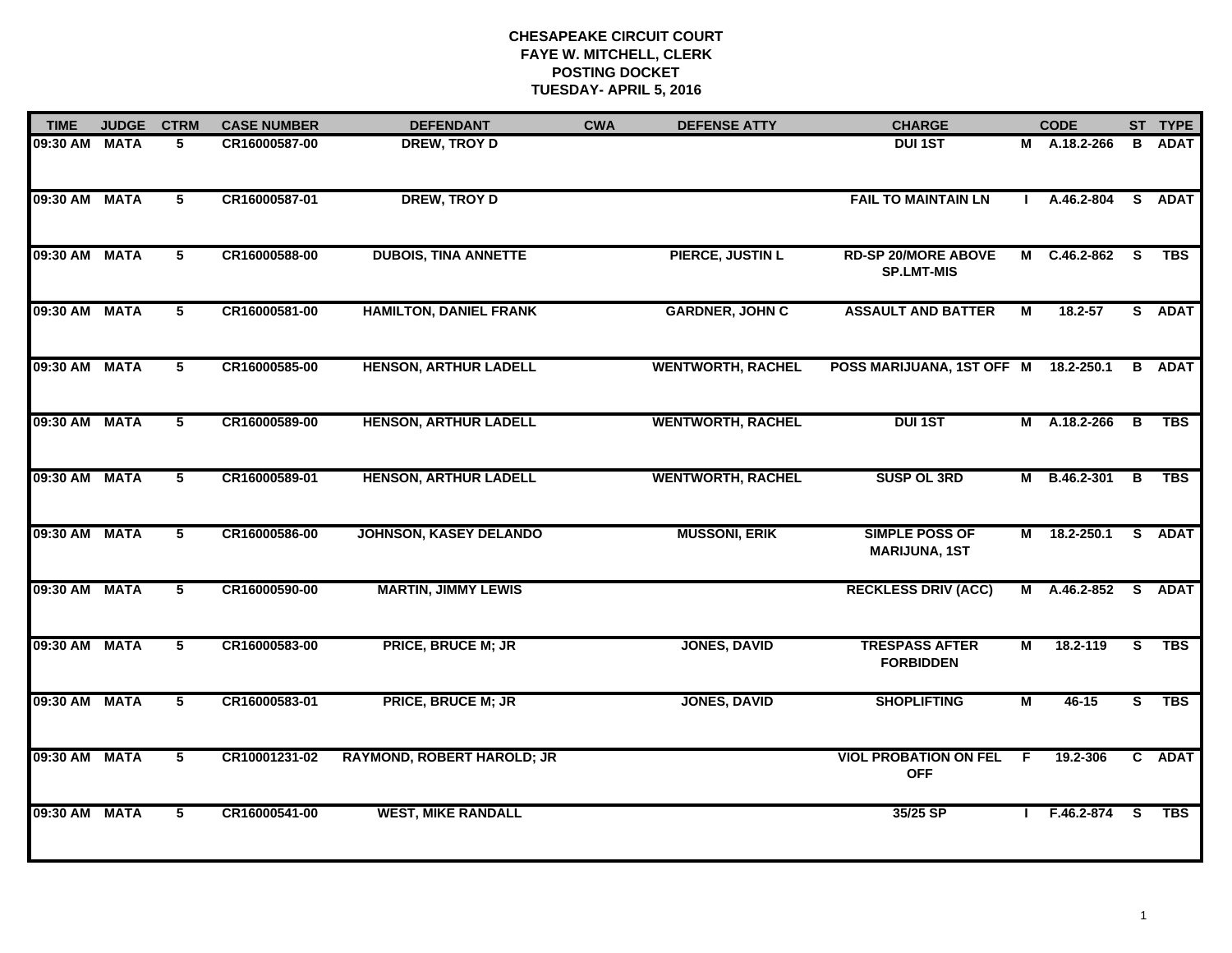| <b>TIME</b>   | <b>JUDGE</b> | <b>CTRM</b> | <b>CASE NUMBER</b> | <b>DEFENDANT</b>                  | <b>CWA</b> | <b>DEFENSE ATTY</b>          | <b>CHARGE</b>                              |     | <b>CODE</b>    |          | ST TYPE       |
|---------------|--------------|-------------|--------------------|-----------------------------------|------------|------------------------------|--------------------------------------------|-----|----------------|----------|---------------|
| 09:30 AM MATA |              | 5           | CR16000541-01      | <b>WEST, MIKE RANDALL</b>         |            |                              | <b>SUSP OL</b>                             |     | M B.46.2-301   |          | S ADAT        |
| 09:30 AM      | <b>MATA</b>  | 5           | CR16000584-00      | <b>WILSON, ANTHONY JEROME; JR</b> |            | <b>BASHARA, CHARLES</b>      | <b>POSS MARIJUANA</b>                      |     | M 18.2-250.1   |          | <b>B</b> ADAT |
| 09:30 AM      | <b>MATA</b>  | $5^{\circ}$ | CR14001303-00      | <b>CARRINGTON, IAISHA MARIE</b>   | <b>MLK</b> | Taylor, Matthew T; SR        | <b>POSSESS COCAINE</b>                     | F.  | 18.2-250       | C        | <b>TBS</b>    |
| 09:30 AM MATA |              | 5           | CR14001303-01      | <b>CARRINGTON, IAISHA MARIE</b>   | <b>MLK</b> | <b>Taylor, Matthew T; SR</b> | <b>POSSESS MARIJUANA</b>                   | М   | 18.2-250.1     | <b>C</b> | <b>TBS</b>    |
| 09:30 AM MATA |              | 5           | CR14001303-02      | <b>CARRINGTON, IAISHA MARIE</b>   | <b>MLK</b> |                              | <b>FAIL TO APPEAR-TRIAL</b>                | М   | 18.2-456       |          | C ADAT        |
| 09:30 AM MATA |              | 5           | CR14000842-03      | FINLEY, ARNETT ADHAMA             |            |                              | <b>VIOL PROBATION ON FEL</b><br><b>OFF</b> | - F | 19.2-306       |          | C ADAT        |
| 09:30 AM      | <b>MATA</b>  | $5^{\circ}$ | CR14000842-04      | <b>FINLEY, ARNETT ADHAMA</b>      |            |                              | <b>VIOL PROBATION ON FEL</b><br><b>OFF</b> | F.  | 19.2-306       |          | C ADAT        |
| 02:00 PM      | <b>MATA</b>  | 5           | CR16000545-00      | <b>ALLEN, ORVILLE WILBERT</b>     | <b>MIF</b> |                              | <b>PWID MARIJUANA</b>                      |     | $F$ 18.2-248.1 |          | <b>B</b> ADAT |
| 02:00 PM      | <b>MATA</b>  | 5           | CR16000545-01      | <b>ALLEN, ORVILLE WILBERT</b>     | <b>MIF</b> |                              | <b>POSSESS COCAINE</b>                     | F.  | 18.2-250       |          | <b>B</b> ADAT |
| 02:00 PM MATA |              | 5           | CR15000636-00      | <b>BULLOCK, BRANDI MICHELLE</b>   | <b>CEE</b> | <b>JONES, M COLSTON</b>      | PETIT LARCENY 3RD +OFF F                   |     | 18.2-96        | F.       | <b>BSC</b>    |
| 02:00 PM MATA |              | 5           | CR16000336-00      | <b>CASEY, DAVID GLENN</b>         | <b>ASA</b> | <b>HARRIS, ERIC</b>          | <b>POSSESS</b><br><b>METHAPHETAMINE</b>    | F.  | 18.2-250       | в        | <b>TBS</b>    |
| 02:00 PM MATA |              | 5           | CR16000336-01      | <b>CASEY, DAVID GLENN</b>         | <b>ASA</b> | <b>HARRIS, ERIC</b>          | <b>SUSP OL</b>                             |     | M B.46.2-301 B |          | <b>TBS</b>    |
| 02:00 PM      | <b>MATA</b>  | 5           | CR16000548-00      | <b>CLARK, KRISTA</b>              | <b>BKF</b> | <b>BARLOW, JASON A</b>       | <b>GRAND LARCENY</b>                       | F   | $18.2 - 95$    | в        | <b>TBS</b>    |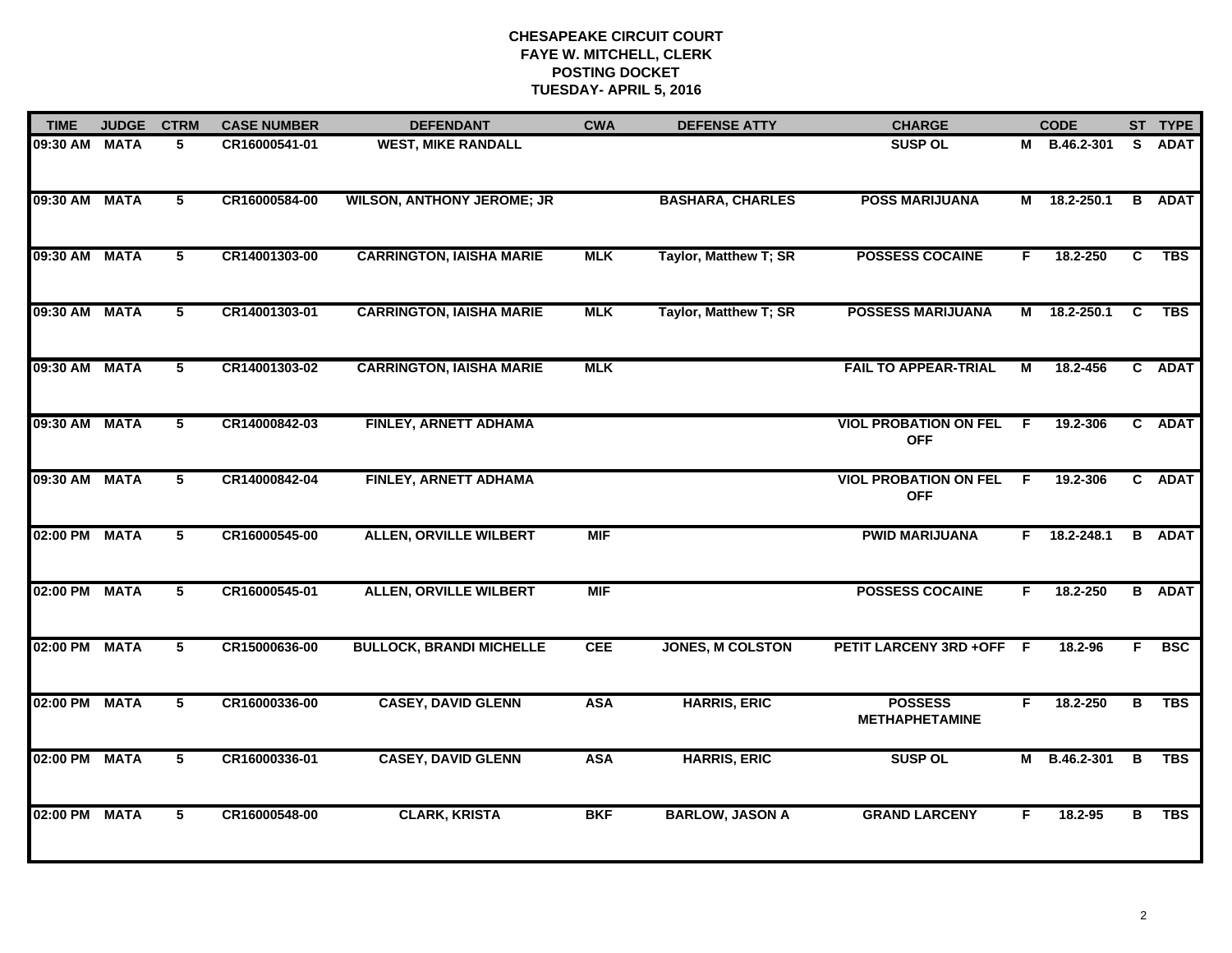| <b>TIME</b>   | <b>JUDGE</b> | <b>CTRM</b>    | <b>CASE NUMBER</b> | <b>DEFENDANT</b>                | <b>CWA</b> | <b>DEFENSE ATTY</b>      | <b>CHARGE</b>                                  |    | <b>CODE</b>    |    | ST TYPE       |
|---------------|--------------|----------------|--------------------|---------------------------------|------------|--------------------------|------------------------------------------------|----|----------------|----|---------------|
| 02:00 PM      | <b>MATA</b>  | 5              | CR16000548-01      | <b>CLARK, KRISTA</b>            | <b>BKF</b> | <b>BARLOW, JASON A</b>   | <b>STOLEN PROPERTY</b><br><b>W/INTENT SELL</b> |    | F 18.2-108.01  | B  | <b>TBS</b>    |
| 02:00 PM      | <b>MATA</b>  | $5^{\circ}$    | CR16000548-02      | <b>CLARK, KRISTA</b>            | <b>BKF</b> | <b>BARLOW, JASON A</b>   | <b>CONSPIRACY TO STEAL</b>                     | F  | 18.2-95        | в  | <b>TBS</b>    |
| 02:00 PM      | <b>MATA</b>  | $\overline{5}$ | CR16000548-03      | <b>CLARK, KRISTA</b>            | <b>BKF</b> | <b>BARLOW, JASON A</b>   | <b>CONSPIRACY TO STEAL</b>                     |    | F 18.2-108.01  | B  | <b>TBS</b>    |
| 02:00 PM      | <b>MATA</b>  | 5              | CR16000491-00      | <b>ESTES, THOMAS LEE; III</b>   | <b>AWW</b> |                          | POSSESS PARAPHERNALIA M                        |    | 54.1-3466      |    | <b>B</b> ADAT |
| 02:00 PM      | <b>MATA</b>  | 5              | CR16000491-01      | <b>ESTES, THOMAS LEE; III</b>   | <b>AWW</b> |                          | <b>POSSESS HEROIN</b>                          | F. | 18.2-250       |    | <b>B</b> ADAT |
| 02:00 PM MATA |              | 5              | CR16000542-00      | <b>FERGUSON, MONTE DEANGELO</b> | <b>WHC</b> | <b>PASS, STEPHANIE P</b> | <b>HAB OFF OL REVOKED</b>                      |    | F B.46.2-357   | B  | <b>TBS</b>    |
| 02:00 PM MATA |              | 5              | CR15001553-00      | <b>FREEMAN, DAMION DEVONN</b>   | <b>PLS</b> | <b>Buyrn, William E</b>  | <b>HABITUAL OFFENDER-</b><br><b>PRIOR OFF</b>  |    | F B.46.2-357 F |    | <b>BSC</b>    |
| 02:00 PM MATA |              | 5              | CR16000071-00      | HORNE, DAVONTRE KELJAY          | <b>AHM</b> | <b>GLASS, DALTON</b>     | <b>POSSESS</b><br><b>METHYLPHENIDATE</b>       | F. | 18.2-250       | F. | <b>BSC</b>    |
| 02:00 PM MATA |              | 5              | CR16000532-00      | <b>HOWARD, MICHAEL RENE</b>     |            |                          | STRANGLE:WOUND/INJURY F<br><b>RESULTS</b>      |    | 18.2-51.6      |    | <b>B</b> ADAT |
| 02:00 PM MATA |              | 5              | CR16000658-00      | <b>MANIS, MATTHEW JAMES</b>     | <b>ANM</b> |                          | <b>AGG SEX BATTERY: VICTIM F</b><br>$<$ 13 YR  |    | 18.2-67.3      | C  | <b>TBS</b>    |
| 02:00 PM MATA |              | $\overline{5}$ | CR16000492-00      | <b>MCCLAIN, XZAVIER CHARLES</b> | <b>ASA</b> |                          | <b>PWID MARIJUANA</b>                          | F. | $18.2 - 248.1$ |    | <b>B</b> ADAT |
| 02:00 PM      | <b>MATA</b>  | $\overline{5}$ | CR14002413-00      | <b>PEACOCK, RICKY JEROME</b>    | <b>BKF</b> | <b>KOZAK, WARREN D</b>   | <b>HABITUAL OFFENDER-</b><br><b>PRIOR OFF</b>  | F  | 46.2-357       | F  | <b>BSC</b>    |
| 02:00 PM      | <b>MATA</b>  | 5              | CR15000903-00      | <b>RODGERS, MELVIN TRAVIS</b>   | <b>BKF</b> | <b>SPENCER, JO ANNE</b>  | PETIT LARCENY 3RD OFF                          | -F | 18.2-96        | F. | <b>MBF</b>    |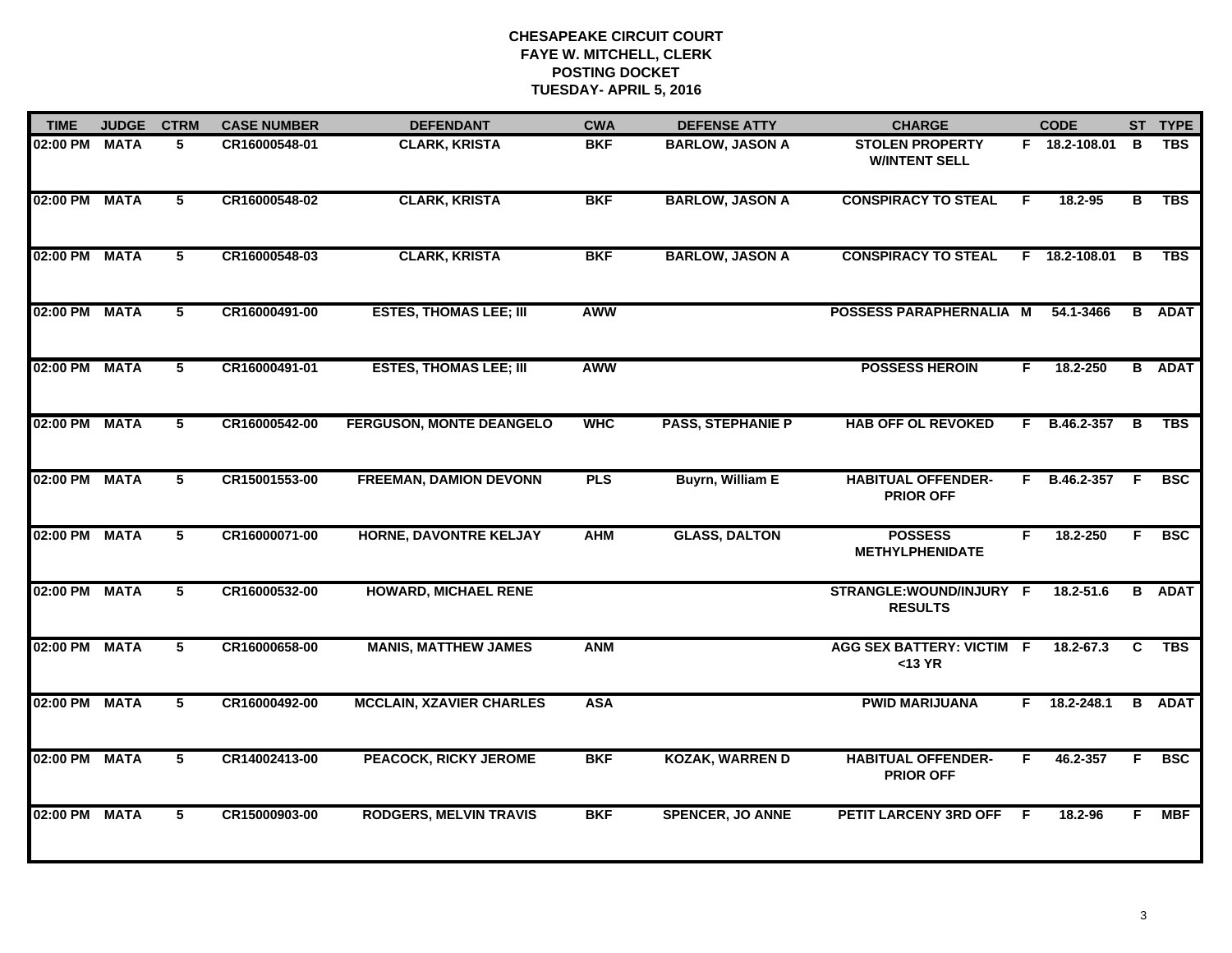| <b>TIME</b>   | <b>JUDGE</b> | <b>CTRM</b>    | <b>CASE NUMBER</b> | <b>DEFENDANT</b>              | <b>CWA</b> | <b>DEFENSE ATTY</b>     | <b>CHARGE</b>                                     |    | <b>CODE</b>   |                         | ST TYPE     |
|---------------|--------------|----------------|--------------------|-------------------------------|------------|-------------------------|---------------------------------------------------|----|---------------|-------------------------|-------------|
| 02:00 PM      | <b>MATA</b>  | 5              | CR15002243-00      | <b>ROGERS, WHITNEY MARIE</b>  | <b>JAF</b> | Jones, David L          | PETIT LARC <\$200 NOT FRM F<br><b>PERSN</b>       |    | 18.2-96       | F.                      | <b>BSC</b>  |
| 02:00 PM      | <b>MATA</b>  | $5^{\circ}$    | CR15000013-00      | <b>SALINAS, BENJAMIN RAY</b>  | <b>CEE</b> | Mason, G Jeffrey        | <b>ELUDE</b>                                      | F. | 46.2-817      | F.                      | <b>BSC</b>  |
| 02:00 PM      | <b>MATA</b>  | 5              | CR16000664-00      | <b>SCOTT, DEAQUAN</b>         | <b>DJH</b> |                         | <b>ROBBERY</b>                                    | F. | 18.2-58       |                         | C ADAT      |
| 02:00 PM      | <b>MATA</b>  | 5              | CR16000664-01      | <b>SCOTT, DEAQUAN RAY</b>     | <b>DJH</b> |                         | <b>USE F/A COMMIT FELONY</b>                      | F. | 18.2-53.1     | $\mathbf{c}$            | <b>ADAT</b> |
| 02:00 PM      | <b>MATA</b>  | 5              | CR16000664-02      | <b>SCOTT, DEAQUAN RAY</b>     | <b>DJH</b> |                         | <b>USE F/A COMMIT FELONY</b>                      | F. | $18.2 - 53.1$ | C.                      | <b>ADAT</b> |
| 02:00 PM MATA |              | $5^{\circ}$    | CR16000664-03      | <b>SCOTT, DEAQUAN RAY</b>     | <b>DJH</b> |                         | <b>USE F/A COMMIT FELONY</b>                      | -F | $18.2 - 53.1$ | $\mathbf{c}$            | <b>ADAT</b> |
| 02:00 PM MATA |              | $\overline{5}$ | CR16000664-04      | <b>SCOTT, DEAQUAN RAY</b>     | <b>DJH</b> |                         | <b>ABDUCTION BY FORCE</b>                         | F. | $18.2 - 47$   |                         | C ADAT      |
| 02:00 PM MATA |              | 5              | CR16000664-05      | <b>SCOTT, DEAQUAN RAY</b>     | <b>DJH</b> |                         | <b>ARMED BURGLARY</b>                             | F. | 18.2-90       |                         | C ADAT      |
| 02:00 PM MATA |              | 5              | CR16000151-00      | <b>SHELTON, JUWAN RASHAWN</b> | <b>AHM</b> | <b>TITTER, JENNIFER</b> | <b>GRAND LARCENY</b>                              | F  | 18.2-95       | в                       | <b>TBS</b>  |
| 02:00 PM MATA |              | 5              | CR16000151-01      | <b>SHELTON, JUWAN RASHAWN</b> | <b>AHM</b> | <b>TITTER, JENNIFER</b> | <b>LARCENY W/ INTENT TO</b><br><b>SELL</b>        |    | F 18.2-108.01 | $\overline{B}$          | <b>TBS</b>  |
| 02:00 PM      | <b>MATA</b>  | $\overline{5}$ | CR16000151-02      | <b>SHELTON, JUWAN RASHAWN</b> | <b>AHM</b> | <b>TITTER, JENNIFER</b> | <b>STATUTORY BURGLARY</b>                         | F. | 18.2-91       | $\overline{\mathbf{B}}$ | <b>TBS</b>  |
| 02:00 PM      | <b>MATA</b>  | $\overline{5}$ | CR16000151-03      | <b>SHELTON, JUWAN RASHAWN</b> | <b>AHM</b> | <b>TITTER, JENNIFER</b> | <b>OBTAIN MONEY BY FALSE F</b><br><b>PRETENSE</b> |    | 18.2-178      | В                       | <b>TBS</b>  |
| 02:00 PM      | <b>MATA</b>  | 5              | CR16000151-04      | <b>SHELTON, JUWAN RASHAWN</b> | <b>AHM</b> | <b>TITTER, JENNIFER</b> | <b>STATUTORY BURGLARY</b>                         | F  | 18.2-91       | B                       | <b>TBS</b>  |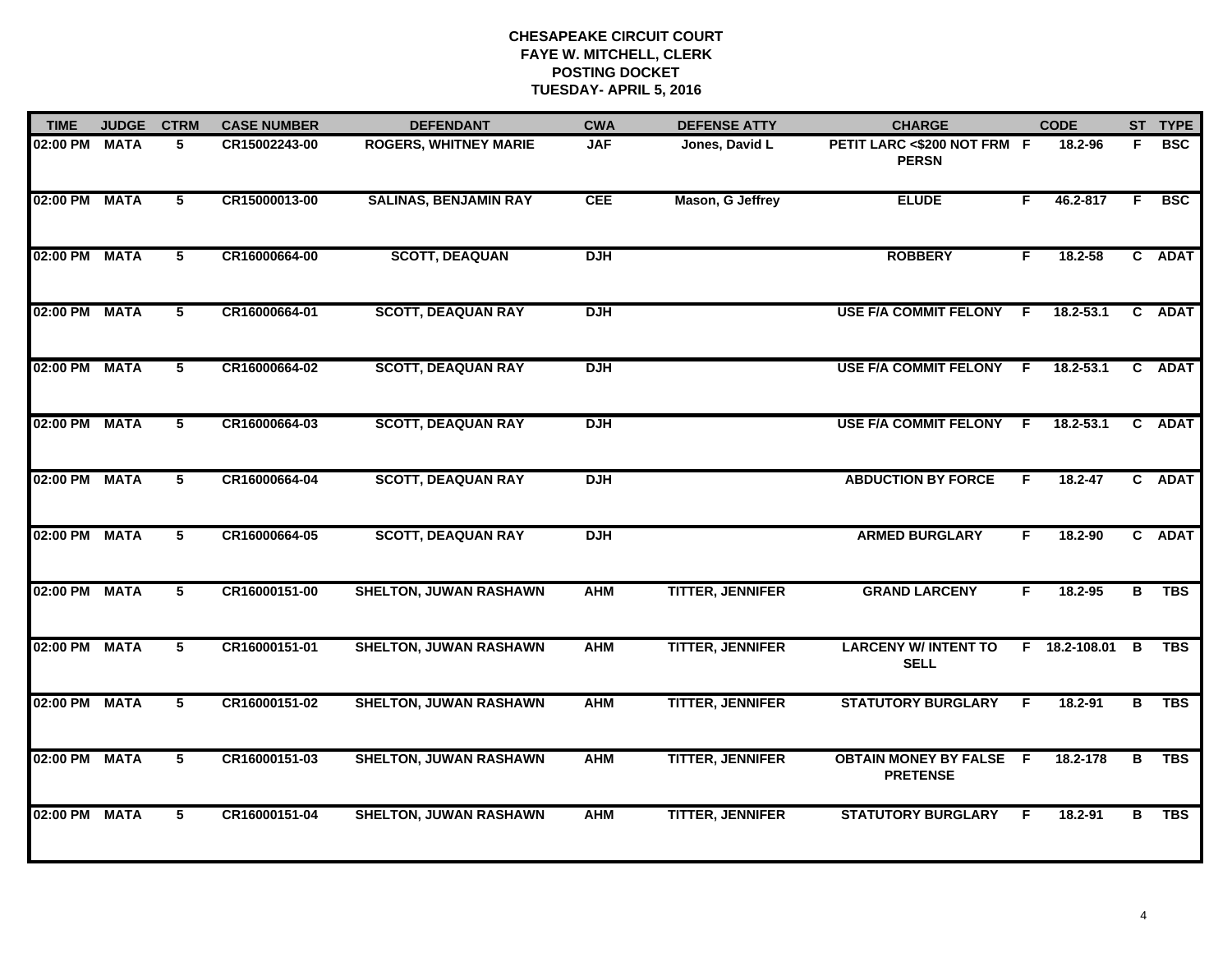| <b>TIME</b>   | <b>JUDGE</b> | <b>CTRM</b>     | <b>CASE NUMBER</b> | <b>DEFENDANT</b>              | <b>CWA</b> | <b>DEFENSE ATTY</b>     | <b>CHARGE</b>                                   |     | <b>CODE</b>     |   | ST TYPE          |
|---------------|--------------|-----------------|--------------------|-------------------------------|------------|-------------------------|-------------------------------------------------|-----|-----------------|---|------------------|
| 02:00 PM      | <b>MATA</b>  | 5               | CR16000151-05      | <b>SHELTON, JUWAN RASHAWN</b> | <b>AHM</b> | <b>TITTER, JENNIFER</b> | <b>GRAND LARCENY</b>                            | F.  | 18.2-95         | в | <b>TBS</b>       |
| 02:00 PM      | <b>MATA</b>  | $5\overline{ }$ | CR16000151-06      | <b>SHELTON, JUWAN RASHAWN</b> | <b>AHM</b> | <b>TITTER, JENNIFER</b> | <b>LARCENY W/INTENT TO</b><br><b>SELL-CONSP</b> |     | $F$ 18.2-108.01 | в | <b>TBS</b>       |
| 02:00 PM      | <b>MATA</b>  | 5               | CR16000151-07      | <b>SHELTON, JUWAN RASHAWN</b> | <b>AHM</b> | <b>TITTER, JENNIFER</b> | <b>LARCENY W/INTENT TO</b><br><b>SELL</b>       |     | F 18.2-108.01   | в | <b>TBS</b>       |
| 02:00 PM      | <b>MATA</b>  | 5               | CR16000151-08      | <b>SHELTON, JUWAN RASHAWN</b> | <b>AHM</b> | <b>TITTER, JENNIFER</b> | <b>STATUTORY BURGLARY-</b><br><b>CONSP</b>      | F.  | 18.2-91         | в | <b>TBS</b>       |
| 02:00 PM      | <b>MATA</b>  | 5               | CR16000151-09      | <b>SHELTON, JUWAN RASHAWN</b> | <b>AHM</b> | <b>TITTER, JENNIFER</b> | <b>OBTAIN MONEY BY FALSE</b><br><b>PRETENSE</b> | - F | 18.2-178        | в | <b>TBS</b>       |
| 02:00 PM MATA |              | 5               | CR16000151-10      | <b>SHELTON, JUWAN RASHAWN</b> | <b>AHM</b> | <b>TITTER, JENNIFER</b> | <b>GRAND LARCENY</b>                            | F.  | 18.2-95         | в | $\overline{TBS}$ |
| 02:00 PM MATA |              | 5               | CR16000151-11      | <b>SHELTON, JUWAN RASHAWN</b> | <b>AHM</b> | <b>TITTER, JENNIFER</b> | <b>LARCENY W/INTENT TO</b><br><b>SELL</b>       |     | F 18.2-108.01   | B | <b>TBS</b>       |
| 02:00 PM MATA |              | 5               | CR16000151-12      | <b>SHELTON, JUWAN RASHAWN</b> | <b>AHM</b> | <b>TITTER, JENNIFER</b> | <b>STATUTORY BURGLARY</b>                       | F.  | 18.2-91         | в | <b>TBS</b>       |
| 02:00 PM      | <b>MATA</b>  | 5               | CR16000151-13      | <b>SHELTON, JUWAN RASHAWN</b> | <b>AHM</b> | <b>TITTER, JENNIFER</b> | <b>GRAND LARCENY</b>                            | F.  | 18.2-95         | в | <b>TBS</b>       |
| 02:00 PM      | <b>MATA</b>  | 5               | CR16000151-14      | <b>SHELTON, JUWAN RASHAWN</b> | <b>AHM</b> | <b>TITTER, JENNIFER</b> | <b>LARCENY W/INTENT TO</b><br><b>SELL</b>       |     | F 18.2-108.01   | В | <b>TBS</b>       |
| 02:00 PM MATA |              | 5               | CR16000151-15      | <b>SHELTON, JUWAN RASHAWN</b> | <b>AHM</b> | <b>TITTER, JENNIFER</b> | <b>STATUTORY BURGLARY</b>                       | F.  | $18.2 - 91$     | в | <b>TBS</b>       |
| 02:00 PM      | <b>MATA</b>  | 5               | CR16000151-16      | <b>SHELTON, JUWAN RASHAWN</b> | <b>AHM</b> | <b>TITTER, JENNIFER</b> | <b>OBTAIN MONEY BY FALSE</b><br><b>PRETENSE</b> | - F | 18.2-178        | в | <b>TBS</b>       |
| 02:00 PM      | <b>MATA</b>  | 5               | CR16000151-17      | <b>SHELTON, JUWAN RASHAWN</b> | <b>AHM</b> | <b>TITTER, JENNIFER</b> | <b>LARCENY W/INTENT TO</b><br><b>SELL</b>       |     | F 18.2-108.01   | B | <b>TBS</b>       |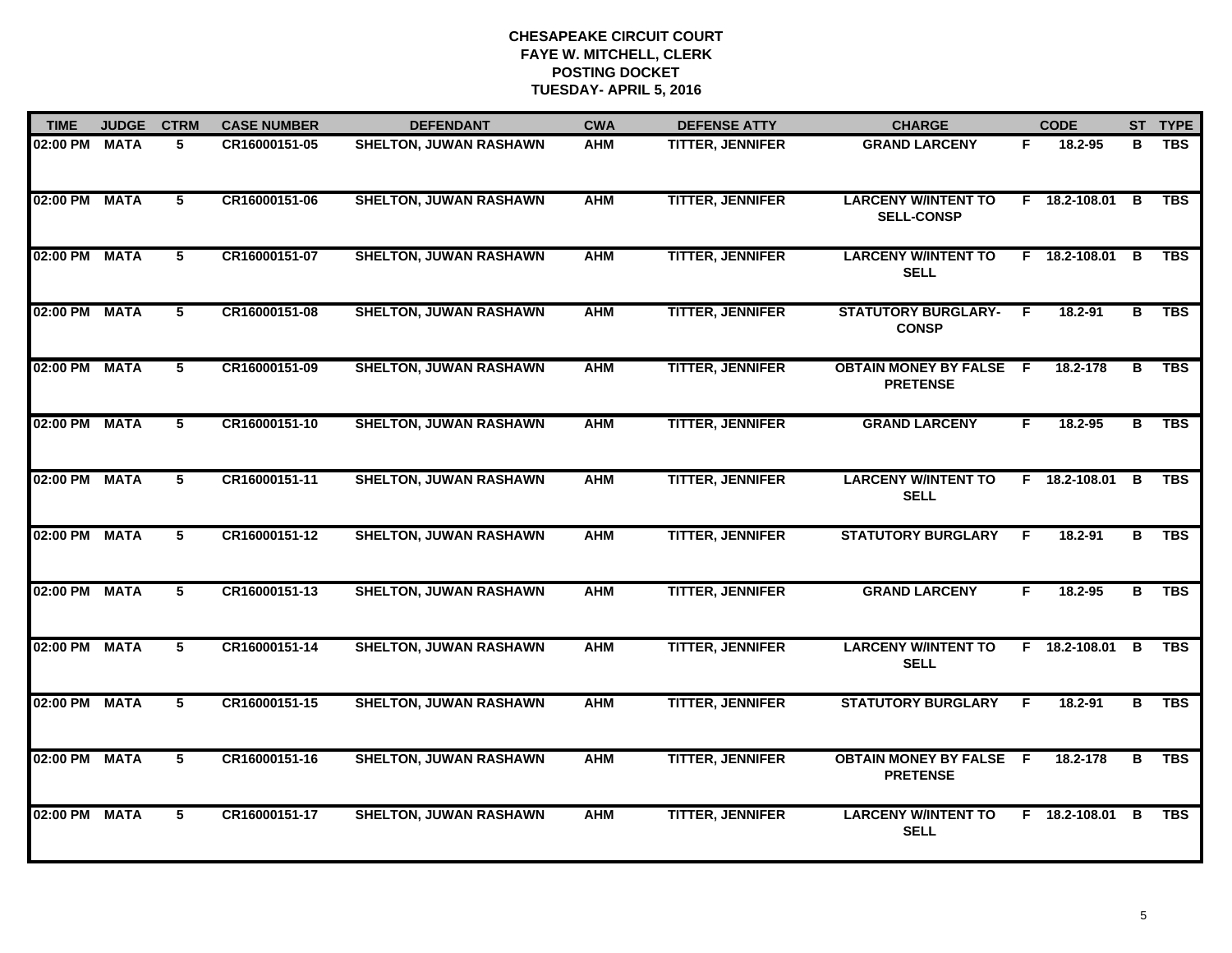| <b>TIME</b>   | <b>JUDGE</b> | <b>CTRM</b> | <b>CASE NUMBER</b> | <b>DEFENDANT</b>              | <b>CWA</b> | <b>DEFENSE ATTY</b>       | <b>CHARGE</b>                                  |    | <b>CODE</b> |    | ST TYPE       |
|---------------|--------------|-------------|--------------------|-------------------------------|------------|---------------------------|------------------------------------------------|----|-------------|----|---------------|
| 02:00 PM      | <b>MATA</b>  | 5           | CR16000151-18      | <b>SHELTON, JUWAN RASHAWN</b> | <b>AHM</b> | <b>TITTER, JENNIFER</b>   | <b>GRAND LARCENY</b>                           | F  | 18.2-95     | в  | <b>TBS</b>    |
| 02:00 PM      | <b>MATA</b>  | 5.          | CR16000151-19      | <b>SHELTON, JUWAN RASHAWN</b> | <b>AHM</b> | <b>TITTER, JENNIFER</b>   | <b>STATUTORY BURGLARY</b>                      |    | 18.2-91     | в  | <b>TBS</b>    |
| 02:00 PM      | <b>MATA</b>  | 5           | CR16000151-20      | <b>SHELTON, JUWAN RASHAWN</b> | <b>AHM</b> | <b>TITTER, JENNIFER</b>   | <b>STATUTORY BURGLARY</b>                      | E  | $18.2 - 91$ | B. | <b>TBS</b>    |
| 02:00 PM      | <b>MATA</b>  | 5           | CR16000151-21      | <b>SHELTON, JUWAN RASHAWN</b> | <b>AHM</b> | <b>TITTER, JENNIFER</b>   | <b>GRAND LARCENY</b>                           | F. | 18.2-95     | в  | <b>TBS</b>    |
| 02:00 PM      | <b>MATA</b>  | 5           | CR16000531-00      | <b>SHEPARD, SHANTA LAMONT</b> | <b>CPO</b> |                           | <b>PWID SCH LOR II</b>                         | F. | 18.2-248    | C. | <b>ADAT</b>   |
| 02:00 PM      | <b>MATA</b>  | 5           | CR16000531-01      | SHEPARD, SHANTA LAMONT        | <b>CPO</b> |                           | <b>CONSPIRE PWID SCH I OR II F</b>             |    | 18.2-248    | C. | <b>ADAT</b>   |
| 02:00 PM MATA |              | 5           | CR16000597-00      | <b>WADE, QUANELL</b>          | <b>WHC</b> |                           | <b>FORGING COIN AND BANK F</b><br><b>NOTES</b> |    | 18.2-170    |    | <b>B</b> ADAT |
| 02:00 PM      | <b>MATA</b>  | 5           | CR16000597-01      | <b>WADE, QUANELL</b>          | <b>WHC</b> |                           | <b>FORGING COIN AND BANK F</b><br><b>NOTES</b> |    | 18.2-170    |    | <b>B</b> ADAT |
| 02:00 PM      | <b>MATA</b>  | 5           | CR15001045-00      | YOUNG, CHRISTOPHER LAMONT     | <b>CEE</b> | <b>ARRINGTON, DEBRACA</b> | <b>HABITUAL OFFENDER-</b><br><b>PRIOR OFF</b>  | F. | B.46.2-357  | F. | <b>BSC</b>    |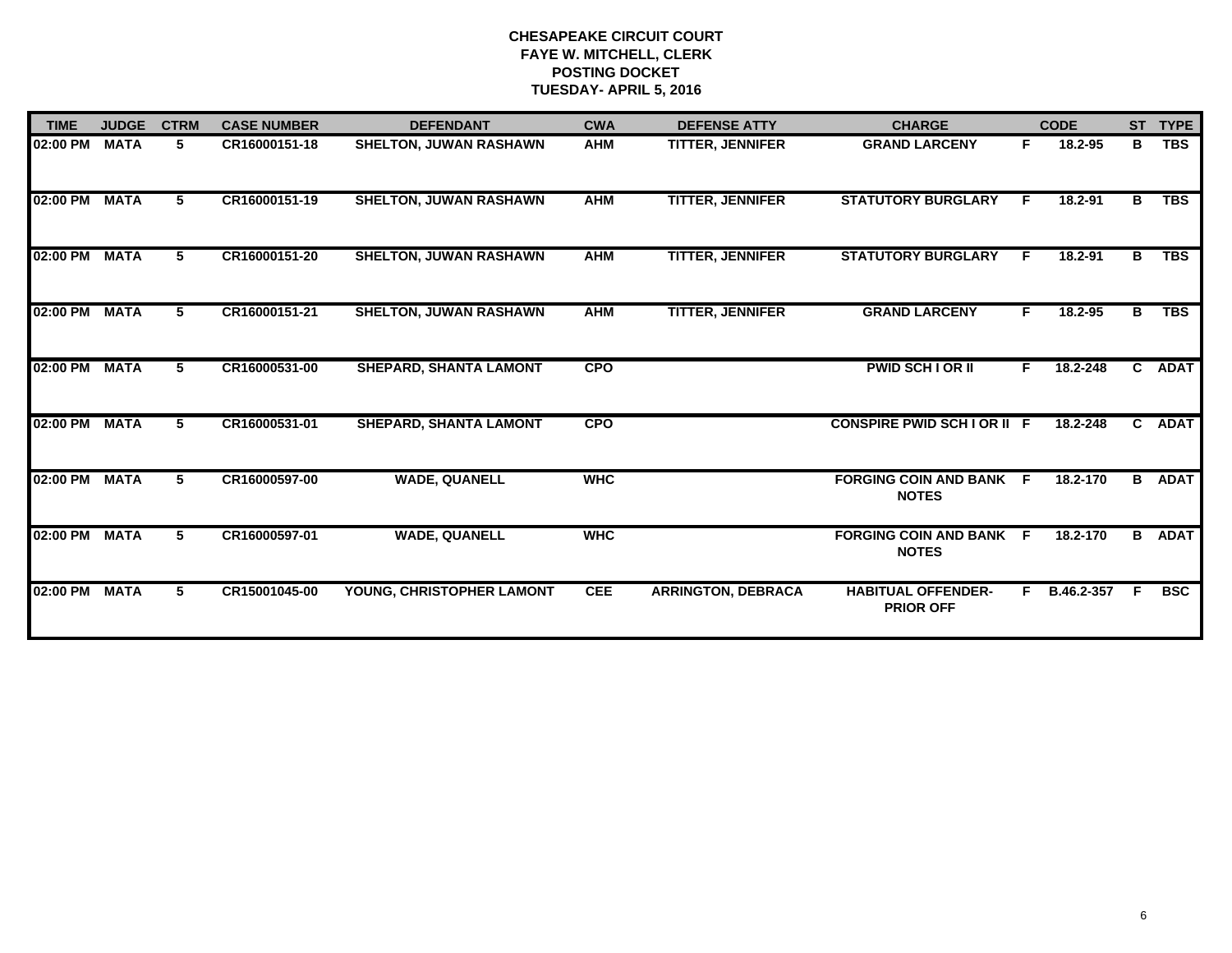| <b>TIME</b>   | <b>JUDGE</b> | <b>CTRM</b>             | <b>CASE NUMBER</b> | <b>PLAINTIFF</b>        | <b>DEFENDANT</b>          | <b>PLAINTIFF ATTY</b>                      | <b>DEFENSE ATTY</b>                     | <b>TYPE</b> |
|---------------|--------------|-------------------------|--------------------|-------------------------|---------------------------|--------------------------------------------|-----------------------------------------|-------------|
| 10:00 AM      | <b>FBL</b>   | 3                       | CL13002556-00      | <b>WILLIAMS, MARK A</b> | <b>WILLIAMS, SANDRA J</b> |                                            | BROWN, SAMUEL R; II FLAX, MONA SCHAPIRO | <b>TRYL</b> |
| 10:00 AM      | <b>MATA</b>  | 4                       | CJ15000119-00      | *IN RE JUVENILE APPEAL  | IN RE JUVENILE APPEAL     | <b>WILLIAMS, JENNIFER</b>                  |                                         | <b>TBS</b>  |
| 10:00 AM MATA |              | 4                       | CJ16000004-00      | *IN RE JUVENILE APPEAL  | *IN RE JUVENILE APPEAL    | <b>SAMUEL, RYAN</b>                        | <b>ARRINGTON, DEBRACA</b>               | TBS         |
| 10:00 AM      | <b>MATA</b>  | 4                       | CJ16000010-01      | *IN RE JUVENILE APPEAL  | *IN RE JUVENILE APPEAL    | X                                          | ROBINSON, DAYMEN W HUTCHINSON, HOPE C   | <b>TBS</b>  |
| 10:00 AM MATA |              | 4                       | CJ16000010-00      | *IN RE JUVENILE APPEAL  | *IN RE JUVENILE APPEAL    | ROBINSON, DAYMEN W HUTCHINSON, HOPE C<br>X |                                         | <b>TBS</b>  |
| 10:00 AM MATA |              | $\overline{4}$          | CJ16000010-02      | *IN RE JUVENILE APPEAL  | *IN RE JUVENILE APPEAL    | ROBINSON, DAYMEN W HUTCHINSON, HOPE C<br>X |                                         | <b>TBS</b>  |
| 10:00 AM MATA |              | 4                       | CJ16000015-00      | *IN RE JUVENILE APPEAL  | IN RE JUVENILE APPEAL     | <b>SHAMES, STEVEN</b>                      | <b>SHILLING, ANDREW</b>                 | <b>TBS</b>  |
| 10:00 AM MATA |              | 4                       | CJ16000008-00      | *IN RE JUVENILE APPEAL  | *IN RE JUVENILE APPEAL    | <b>MINOR, GEORGE; JR</b>                   |                                         | <b>TBS</b>  |
| 10:00 AM MATA |              | $\overline{4}$          | CJ16000008-01      | *IN RE JUVENILE APPEAL  | *IN RE JUVENILE APPEAL    | <b>MINOR, GEORGE; JR</b>                   |                                         | <b>TBS</b>  |
| 10:00 AM      | <b>MATA</b>  | 4                       | CJ16000007-00      | *IN RE JUVENILE APPEAL  | *IN RE JUVENILE APPEAL    |                                            |                                         | <b>TBS</b>  |
| 10:00 AM      | <b>MATA</b>  | 4                       | CJ16000011-00      | *IN RE JUVENILE APPEAL  | IN RE JUVENILE APPEAL     | PETERSON, JENNIFER E                       | <b>PROSE</b>                            | <b>TBS</b>  |
| 10:00 AM MATA |              | $\overline{\mathbf{4}}$ | CJ16000011-02      | *IN RE JUVENILE APPEAL  | IN RE JUVENILE APPEAL     | PETERSON, JENNIFER E                       |                                         | <b>TBS</b>  |
| 10:00 AM      | <b>MATA</b>  | 4                       | CJ16000011-04      | *IN RE JUVENILE APPEAL  | IN RE JUVENILE APPEAL     | PETERSON, JENNIFER E                       |                                         | <b>TBS</b>  |
| 10:00 AM      | <b>MATA</b>  | 4                       | CJ16000011-01      | *IN RE JUVENILE APPEAL  | *IN RE JUVENILE APPEAL    | PETERSON, JENNIFER E                       |                                         | <b>TBS</b>  |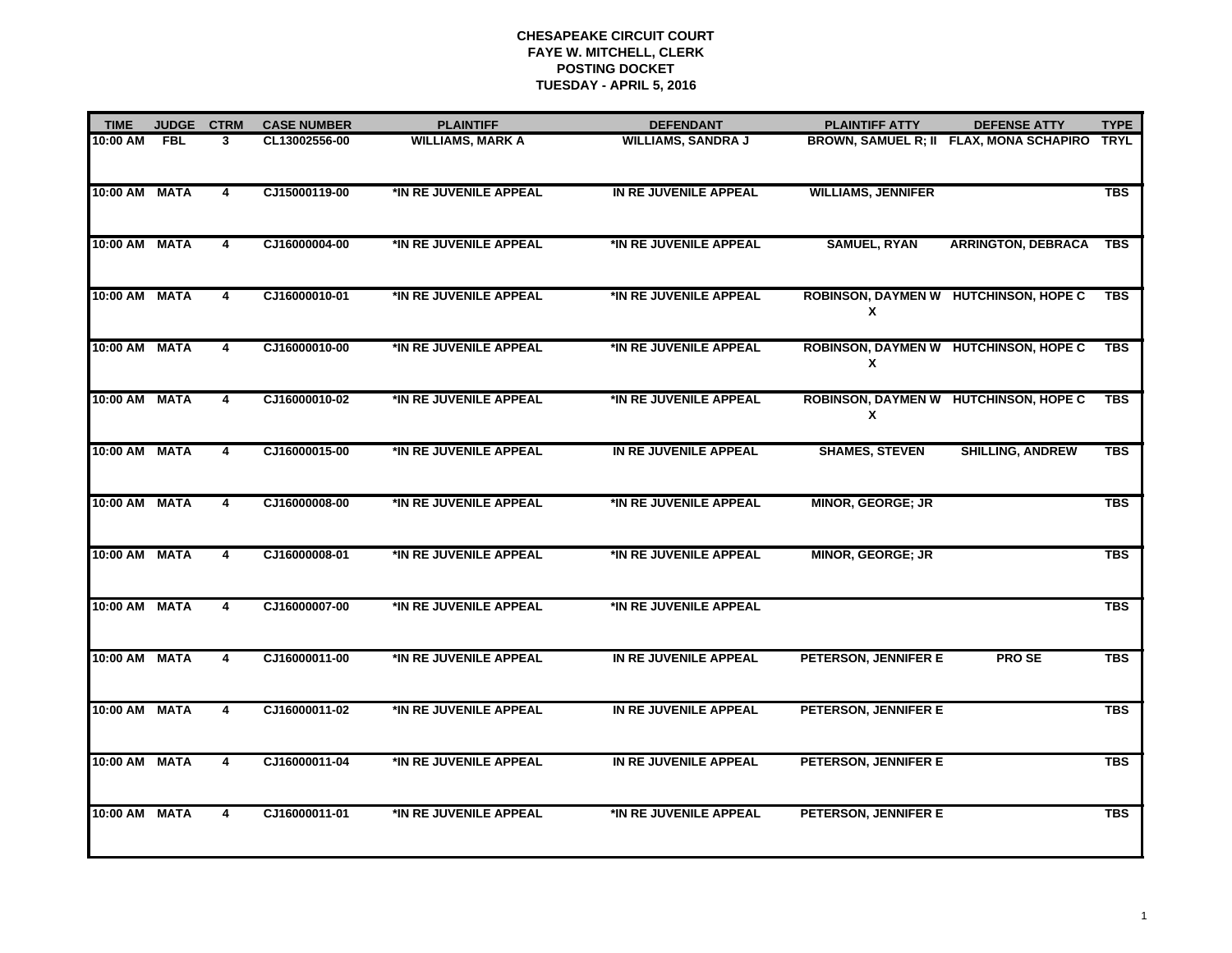| <b>TIME</b>   | <b>JUDGE</b> | <b>CTRM</b> | <b>CASE NUMBER</b> | <b>PLAINTIFF</b>                                | <b>DEFENDANT</b>                                | <b>PLAINTIFF ATTY</b>    | <b>DEFENSE ATTY</b>                    | <b>TYPE</b> |
|---------------|--------------|-------------|--------------------|-------------------------------------------------|-------------------------------------------------|--------------------------|----------------------------------------|-------------|
| 10:00 AM      | <b>MATA</b>  | 4           | CJ16000011-03      | *IN RE JUVENILE APPEAL                          | *IN RE JUVENILE APPEAL                          | PETERSON, JENNIFER E     |                                        | <b>TBS</b>  |
| 10:00 AM MATA |              | 4           | CJ16000011-05      | *IN RE JUVENILE APPEAL                          | *IN RE JUVENILE APPEAL                          | PETERSON, JENNIFER E     |                                        | <b>TBS</b>  |
| 10:00 AM      | <b>MATA</b>  | 4           | CJ16000012-00      | *IN RE JUVENILE APPEAL                          | IN RE JUVENILE APPEAL                           | <b>PASS, STEPHANIE</b>   |                                        | <b>TBS</b>  |
| 10:00 AM      | <b>MATA</b>  | 4           | CJ16000012-01      | *IN RE JUVENILE APPEAL                          | IN RE JUVENILE APPEAL                           | <b>PASS, STEPHANIE P</b> |                                        | <b>TBS</b>  |
| 10:00 AM      | <b>MATA</b>  | 4           | CL16000648-00      | <b>ALLEN, ANDREA L</b>                          | <b>WILLIAMS, JOSHUA C</b>                       |                          |                                        | <b>TBS</b>  |
| 10:00 AM      | <b>MATA</b>  | 4           | CL13002680-00      | <b>ALLSTATE SETTLEMENT</b><br><b>CORPORATIO</b> | <b>APPROVAL FOR TRANSFER OF</b><br><b>STRUC</b> | <b>CRAIN, J DAVID</b>    |                                        | <b>TBS</b>  |
| 10:00 AM MATA |              | 4           | CL13002849-00      | <b>BAKCO INCORPORATED</b>                       | *MASTER CONTRACTORS OF VA INC                   | SULLIVAN, DAVID J        |                                        | <b>TBS</b>  |
| 10:00 AM      | <b>MATA</b>  | 4           | CL15002952-00      | <b>BALLARD, VALERIE R</b>                       | <b>JACKSON, CAITLIN M</b>                       | <b>LUPTON, WALTON</b>    |                                        | <b>TBS</b>  |
| 10:00 AM MATA |              | 4           | CL15001227-00      | <b>BARKER, JOSHUA ROBERT</b>                    | *AMARELL, MICHAEL H                             | <b>JR</b>                | STALLINGS, MOODY E; FIORELLA, EDWARD A | <b>TBS</b>  |
| 10:00 AM      | <b>MATA</b>  | 4           | CL16000027-00      | <b>BASKERVILLE-BASS, BARBARA J</b>              | <b>BOONE, NIKKITA T</b>                         | <b>LUPTON, WALTON</b>    | <b>PACE, MICHAEL</b>                   | <b>TBS</b>  |
| 10:00 AM      | <b>MATA</b>  | 4           | CL16000416-00      | <b>BASS, DIANE E</b>                            | *BASS, CASSELL S; JR                            | <b>SIMONS, MARK L</b>    | <b>PROSE</b>                           | <b>GARN</b> |
| 10:00 AM MATA |              | 4           | CL16000313-00      | <b>BAY VIEW DENTAL LAB INC</b>                  | *ROBERT K BARBOUR DMD PC                        | <b>HOWELL, MELISSA</b>   | PRO SE                                 | <b>GARN</b> |
| 10:00 AM      | <b>MATA</b>  | 4           | CL16000314-00      | <b>BAY VIEW DENTAL LAB INC</b>                  | *BARBOUR, ROBERT K                              | <b>HOWELL, MELISSA</b>   | <b>PROSE</b>                           | <b>GARN</b> |
| 10:00 AM      | <b>MATA</b>  | 4           | CL15002910-00      | <b>BOWSER-KNIGHT, JACQUELINE B</b>              | <b>EBALLAR, AUGENCIO</b>                        | YOUNG, JOSEPH            | <b>ST CLAIR, JAMES P</b>               | <b>TBS</b>  |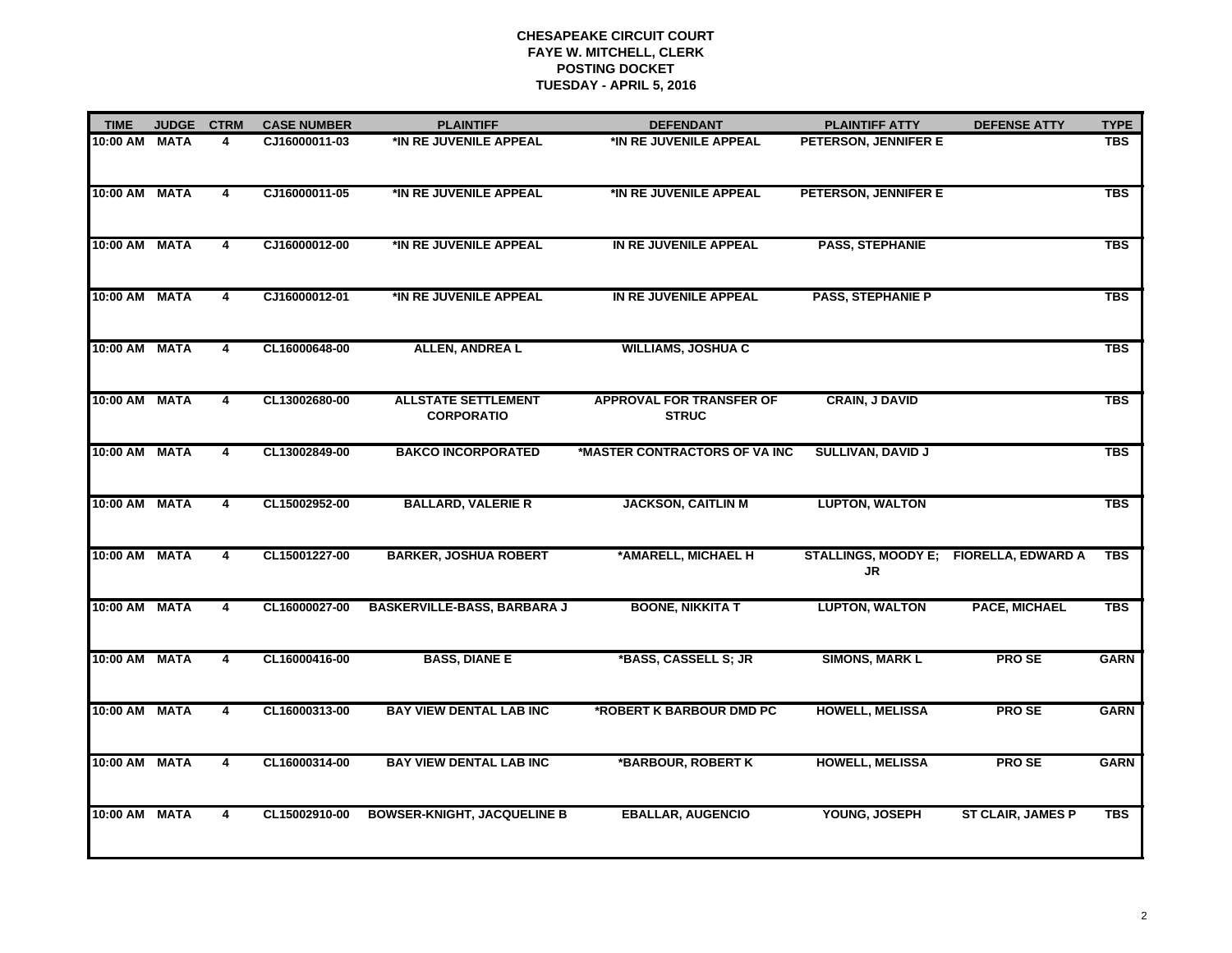| <b>TIME</b>   | <b>JUDGE</b> | <b>CTRM</b>    | <b>CASE NUMBER</b> | <b>PLAINTIFF</b>                               | <b>DEFENDANT</b>                 | <b>PLAINTIFF ATTY</b>                  | <b>DEFENSE ATTY</b>   | <b>TYPE</b> |
|---------------|--------------|----------------|--------------------|------------------------------------------------|----------------------------------|----------------------------------------|-----------------------|-------------|
| 10:00 AM      | <b>MATA</b>  | 4              | CL13002558-00      | <b>BROOKS, LUCILLE D</b>                       | <b>COPE, CHRISTOPHER R</b>       | PRICE, MICHAEL<br><b>WAYNE</b>         | <b>MOORE, SALLY J</b> | <b>TBS</b>  |
| 10:00 AM MATA |              | 4              | CL16000245-00      | <b>CAPITAL ONE BANK USA NA</b>                 | *HUPFELD, LINDA S                | <b>VANHORN, RACHEL E</b>               | <b>PROSE</b>          | <b>GARN</b> |
| 10:00 AM      | <b>MATA</b>  | 4              | CL15002543-00      | <b>CHARTWAY FEDERAL CREDIT</b><br><b>UNION</b> | *WILLIAMS, KIMBERLY D            | <b>VANHORN, RACHEL E</b>               | <b>PROSE</b>          | <b>GARN</b> |
| 10:00 AM      | <b>MATA</b>  | 4              | CL13000227-00      | <b>CINCINNATI INSURANCE COMPANY</b>            | <b>BOETTNER, KYLE</b>            | <b>DELOATCHE,</b><br><b>JONATHAN R</b> |                       | <b>TBS</b>  |
| 10:00 AM      | <b>MATA</b>  | 4              | CL15002386-00      | *CITY OF CHESAPEAKE                            | *BROOKS, CARL R; JR              |                                        |                       | <b>TBS</b>  |
| 10:00 AM      | <b>MATA</b>  | 4              | CL16000321-00      | <b>COLLINS, CATHY LYNN</b>                     | <b>COLLINS, KENNETH PAUL; JR</b> | <b>PROSE</b>                           | <b>PROSE</b>          | <b>TBS</b>  |
| 10:00 AM      | <b>MATA</b>  | 4              | CL14000883-00      | <b>COMMONWEALTH</b>                            | *SMITH, WILLIAM HENRY            | <b>IOTTI, MELISSA S</b>                |                       | <b>TBS</b>  |
| 10:00 AM      | <b>MATA</b>  | 4              | CL15001136-00      | <b>COMMONWEALTH</b>                            | *BRICKHOUSE, BENJAMIN            | <b>OXENHAM, CARA P</b>                 | <b>PROSE</b>          | <b>TBS</b>  |
| 10:00 AM      | <b>MATA</b>  | 4              | CL15002744-00      | <b>COMMONWEALTH</b>                            | *CHEW, NATASHA NICHOLE           | <b>POOLE MAHONEY</b>                   | <b>PROSE</b>          | <b>GARN</b> |
| 10:00 AM      | <b>MATA</b>  | 4              | CL15002754-00      | <b>COMMONWEALTH</b>                            | *HOGGARD, ANDRE                  | <b>POOLE MAHONEY</b>                   | <b>PROSE</b>          | <b>GARN</b> |
| 10:00 AM      | <b>MATA</b>  | $\overline{4}$ | CL15002999-00      | <b>COMMONWEALTH</b>                            | *ATKINS, CHARLES DEVANTE         | <b>POOLE MAHONEY</b>                   | <b>PROSE</b>          | <b>GARN</b> |
| 10:00 AM      | <b>MATA</b>  | 4              | CL15003000-00      | <b>COMMONWEALTH</b>                            | *BEALE, TELLY LAMONT             | <b>POOLE MAHONEY</b>                   | PRO SE                | <b>GARN</b> |
| 10:00 AM      | <b>MATA</b>  | 4              | CL15003008-00      | <b>COMMONWEALTH</b>                            | *GUZMAN, FELNARD A               | <b>POOLE MAHONEY</b>                   | <b>PROSE</b>          | <b>GARN</b> |
| 10:00 AM      | <b>MATA</b>  | $\overline{4}$ | CL15003013-00      | <b>COMMONWEALTH</b>                            | *MILLS, VICTOR LAMONT            | <b>POOLE MAHONEY</b>                   | <b>PROSE</b>          | <b>GARN</b> |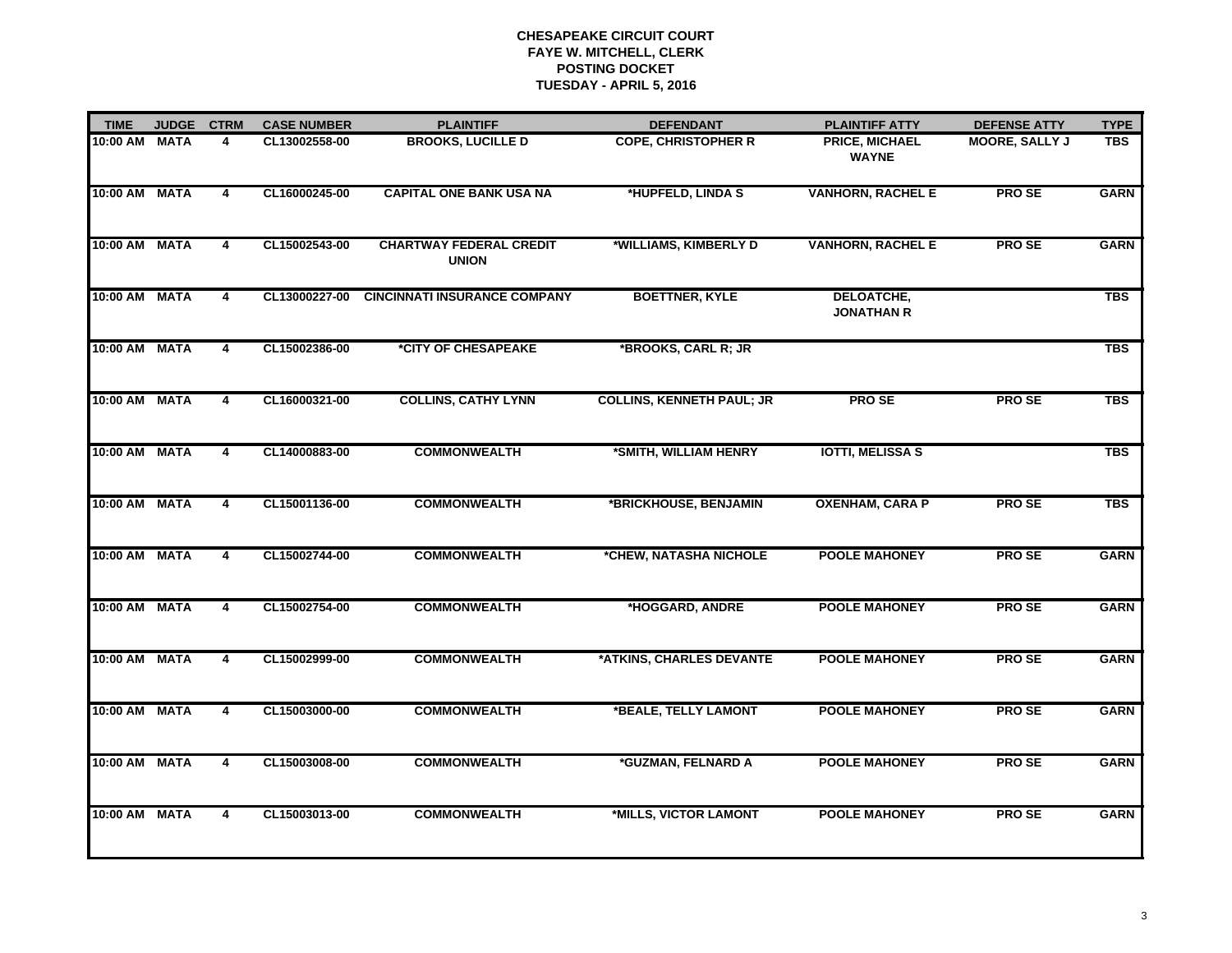| <b>TIME</b>   | <b>JUDGE</b> | <b>CTRM</b>             | <b>CASE NUMBER</b> | <b>PLAINTIFF</b>    | <b>DEFENDANT</b>            | <b>PLAINTIFF ATTY</b>                 | <b>DEFENSE ATTY</b> | <b>TYPE</b> |
|---------------|--------------|-------------------------|--------------------|---------------------|-----------------------------|---------------------------------------|---------------------|-------------|
| 10:00 AM      | <b>MATA</b>  | 4                       | CL15003014-00      | <b>COMMONWEALTH</b> | *MOORE, EDWARD EUGENE       | <b>POOLE MAHONEY</b>                  | <b>PROSE</b>        | <b>GARN</b> |
| 10:00 AM MATA |              | 4                       | CL16000061-00      | <b>COMMONWEALTH</b> | *CROMWELL, RODNEY PIERRE    | <b>POOLE BROOKE</b><br><b>PLUMLEE</b> | <b>PROSE</b>        | <b>GARN</b> |
| 10:00 AM MATA |              | 4                       | CL16000062-00      | <b>COMMONWEALTH</b> | *HAMILTON, TRENTON MARKAL   | <b>POOLE BROOKE</b><br><b>PLUMLEE</b> | <b>PROSE</b>        | <b>GARN</b> |
| 10:00 AM      | <b>MATA</b>  | 4                       | CL16000063-00      | <b>COMMONWEALTH</b> | *JENKINS, DANTE LAMONT      | <b>POOLE BROOKE</b><br><b>PLUMLEE</b> | <b>PROSE</b>        | <b>GARN</b> |
| 10:00 AM      | <b>MATA</b>  | 4                       | CL16000064-00      | <b>COMMONWEALTH</b> | *JOYCE, ERIC MARCEL         | <b>POOLE BROOKE</b><br><b>PLUMLEE</b> | <b>PROSE</b>        | <b>GARN</b> |
| 10:00 AM      | <b>MATA</b>  | 4                       | CL16000065-00      | <b>COMMONWEALTH</b> | *MARSHALL, NATHANIEL EDWARD | <b>POOLE BROOKE</b><br><b>PLUMLEE</b> | <b>PROSE</b>        | <b>GARN</b> |
| 10:00 AM MATA |              | 4                       | CL16000066-00      | <b>COMMONWEALTH</b> | *MCPEEKS, STEPHEN BRIAN     | <b>POOLE BROOKE</b><br><b>PLUMLEE</b> | <b>PROSE</b>        | <b>GARN</b> |
| 10:00 AM MATA |              | 4                       | CL16000067-00      | <b>COMMONWEALTH</b> | *NGUYEN, HAI MINH           | <b>POOLE BROOKE</b><br><b>PLUMLEE</b> | <b>PROSE</b>        | <b>GARN</b> |
| 10:00 AM      | <b>MATA</b>  | $\overline{4}$          | CL16000068-00      | <b>COMMONWEALTH</b> | *PARKER, WILLIAM            | <b>POOLE BROOKE</b><br><b>PLUMLEE</b> | <b>PROSE</b>        | <b>GARN</b> |
| 10:00 AM      | <b>MATA</b>  | 4                       | CL16000069-00      | <b>COMMONWEALTH</b> | *POUNCY, ANDRE RONELLE; SR  | <b>POOLE BROOKE</b><br><b>PLUMLEE</b> | <b>PROSE</b>        | <b>GARN</b> |
| 10:00 AM      | <b>MATA</b>  | 4                       | CL16000070-00      | <b>COMMONWEALTH</b> | *ROUNDTREE, FREDERICK C     | <b>POOLE BROOKE</b><br><b>PLUMLEE</b> | <b>PROSE</b>        | <b>GARN</b> |
| 10:00 AM MATA |              | 4                       | CL16000071-00      | <b>COMMONWEALTH</b> | *SINCLAIR, JASON D'ANTE     | <b>POOLE BROOKE</b><br><b>PLUMLEE</b> | <b>PROSE</b>        | <b>GARN</b> |
| 10:00 AM      | <b>MATA</b>  | 4                       | CL16000072-00      | <b>COMMONWEALTH</b> | *SMITH, CRYSTAL GAIL        | <b>POOLE BROOKE</b><br><b>PLUMLEE</b> | <b>PROSE</b>        | <b>GARN</b> |
| 10:00 AM      | <b>MATA</b>  | $\overline{\mathbf{4}}$ | CL16000073-00      | <b>COMMONWEALTH</b> | *SPARROW, BOBBY RAY         | <b>POOLE BROOKE</b><br><b>PLUMLEE</b> | <b>PROSE</b>        | <b>GARN</b> |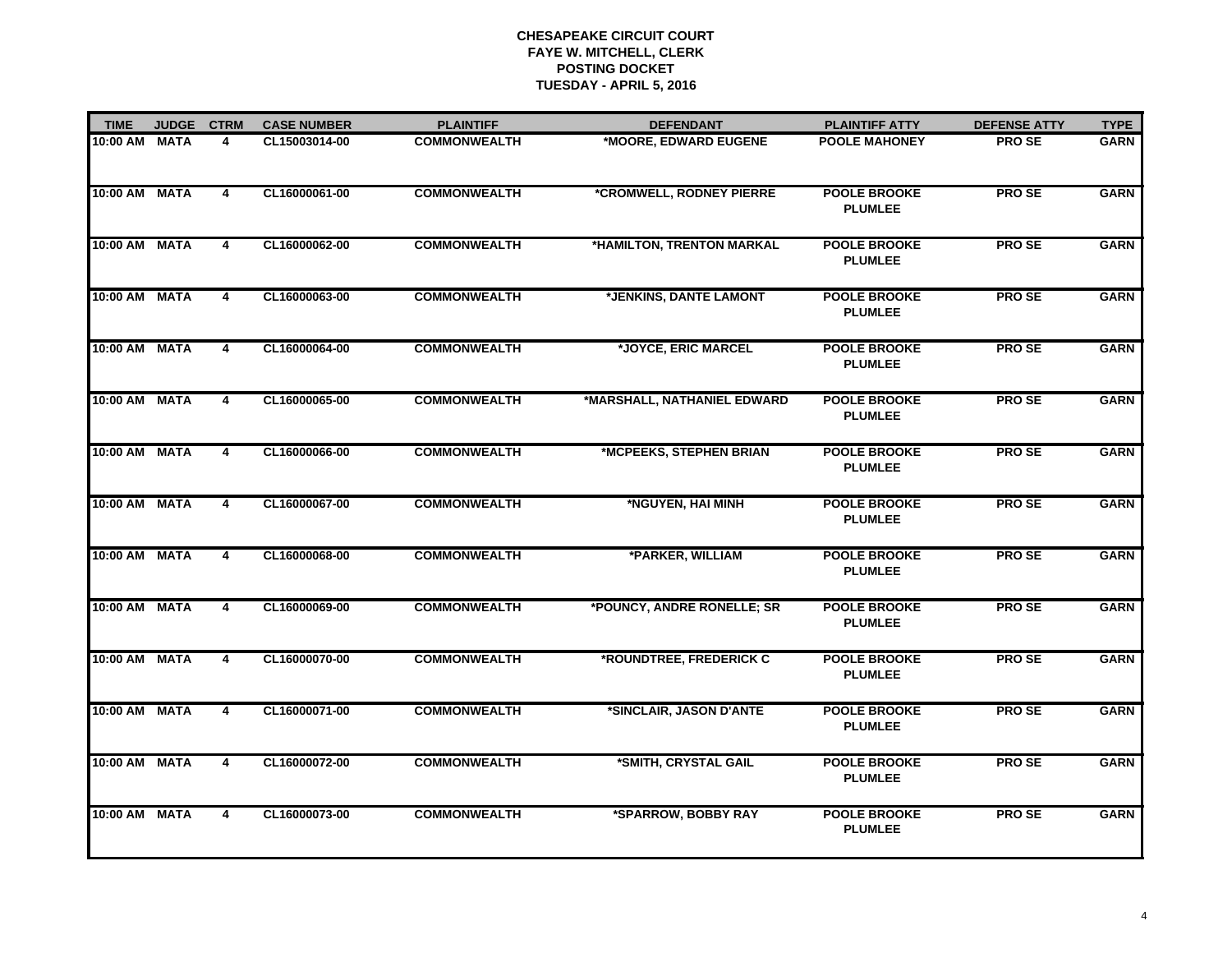| <b>TIME</b>   | <b>JUDGE</b> | <b>CTRM</b>             | <b>CASE NUMBER</b> | <b>PLAINTIFF</b>                | <b>DEFENDANT</b>              | <b>PLAINTIFF ATTY</b>                 | <b>DEFENSE ATTY</b>                        | <b>TYPE</b> |
|---------------|--------------|-------------------------|--------------------|---------------------------------|-------------------------------|---------------------------------------|--------------------------------------------|-------------|
| 10:00 AM MATA |              | 4                       | CL16000074-00      | <b>COMMONWEALTH</b>             | *SPENCE, WILLIAM              | <b>POOLE BROOKE</b><br><b>PLUMLEE</b> | <b>PROSE</b>                               | <b>GARN</b> |
| 10:00 AM      | <b>MATA</b>  | $\overline{\mathbf{4}}$ | CL16000075-00      | <b>COMMONWEALTH</b>             | *SUMNER, KYM EDWARD           | <b>POOLE BROOKE</b><br><b>PLUMLEE</b> | <b>PROSE</b>                               | <b>GARN</b> |
| 10:00 AM      | <b>MATA</b>  | 4                       | CL16000076-00      | <b>COMMONWEALTH</b>             | *TAYLOR, BOBBY RAYNARD        | <b>POOLE BROOKE</b><br><b>PLUMLEE</b> | <b>PROSE</b>                               | <b>GARN</b> |
| 10:00 AM MATA |              | 4                       | CL16000077-00      | <b>COMMONWEALTH</b>             | *VANN, DALVONTA DAMVONTA      | <b>POOLE BROOKE</b><br><b>PLUMLEE</b> | <b>PROSE</b>                               | <b>GARN</b> |
| 10:00 AM MATA |              | $\overline{\mathbf{4}}$ | CL16000078-00      | <b>COMMONWEALTH</b>             | *WHITLEY, JAMES LAVELL        | <b>POOLE BROOKE</b><br><b>PLUMLEE</b> | <b>PROSE</b>                               | <b>GARN</b> |
| 10:00 AM MATA |              | 4                       | CL16000079-00      | <b>COMMONWEALTH</b>             | *WILSON, LEAMON SEBASTIAN     | <b>POOLE BROOKE</b><br><b>PLUMLEE</b> | <b>PROSE</b>                               | <b>GARN</b> |
| 10:00 AM MATA |              | 4                       | CL16000080-00      | <b>COMMONWEALTH</b>             | *KELLOUGH, CHRISTIA LYNN      | <b>POOLE BROOKE</b><br><b>PLUMLEE</b> |                                            | <b>GARN</b> |
| 10:00 AM MATA |              | $\overline{4}$          | CL08000656-00      | <b>COMMONWEALTH OF VIRGINIA</b> | *FRYE, MICHAEL L              | <b>STEPHANIE P. PASS</b>              | <b>WILLIAM L.</b><br><b>TALIAFERRO, JR</b> | <b>TBS</b>  |
| 10:00 AM MATA |              | $\overline{4}$          | CL16000053-00      | <b>CREWS, JONATHAN C</b>        | <b>BROWN, PATRICIA A</b>      | <b>SORRELL, ELIZABETH</b>             | <b>LECHNER, SCOTT</b>                      | <b>TBS</b>  |
| 10:00 AM      | <b>MATA</b>  | 4                       | CL16000319-00      | <b>CROLEY, ALBA</b>             | <b>CROLEY, STEPHEN</b>        | <b>PROSE</b>                          | <b>PROSE</b>                               | <b>TBS</b>  |
| 10:00 AM      | <b>MATA</b>  | $\overline{\mathbf{4}}$ | CL15000350-00      | <b>CUNNINGHAM, LARRY D</b>      | <b>CUNNINGHAM, SARITA</b>     | <b>OLIVER, HILTON</b>                 |                                            | <b>TBS</b>  |
| 10:00 AM MATA |              | 4                       | CL15002886-00      | <b>DECOSTA, OMAR J</b>          | <b>TURNER, DOMINIQUE SEAN</b> | <b>TAYLOR, BARRY</b>                  | <b>LYNCH, BENJAMIN</b>                     | <b>TBS</b>  |
| 10:00 AM MATA |              | 4                       | CL15002649-00      | <b>DEVANE, ROBERT PERRY</b>     | <b>FILEK, JAMES CHESTER</b>   | DELOATCHE,<br><b>JONATHAN R</b>       |                                            | <b>TBS</b>  |
| 10:00 AM      | <b>MATA</b>  | $\overline{4}$          | CL15002262-00      | <b>DIAZ, CARLOS</b>             | <b>GRIMES, STACY F</b>        | <b>GAIDIES, JOHN</b>                  |                                            | <b>TBS</b>  |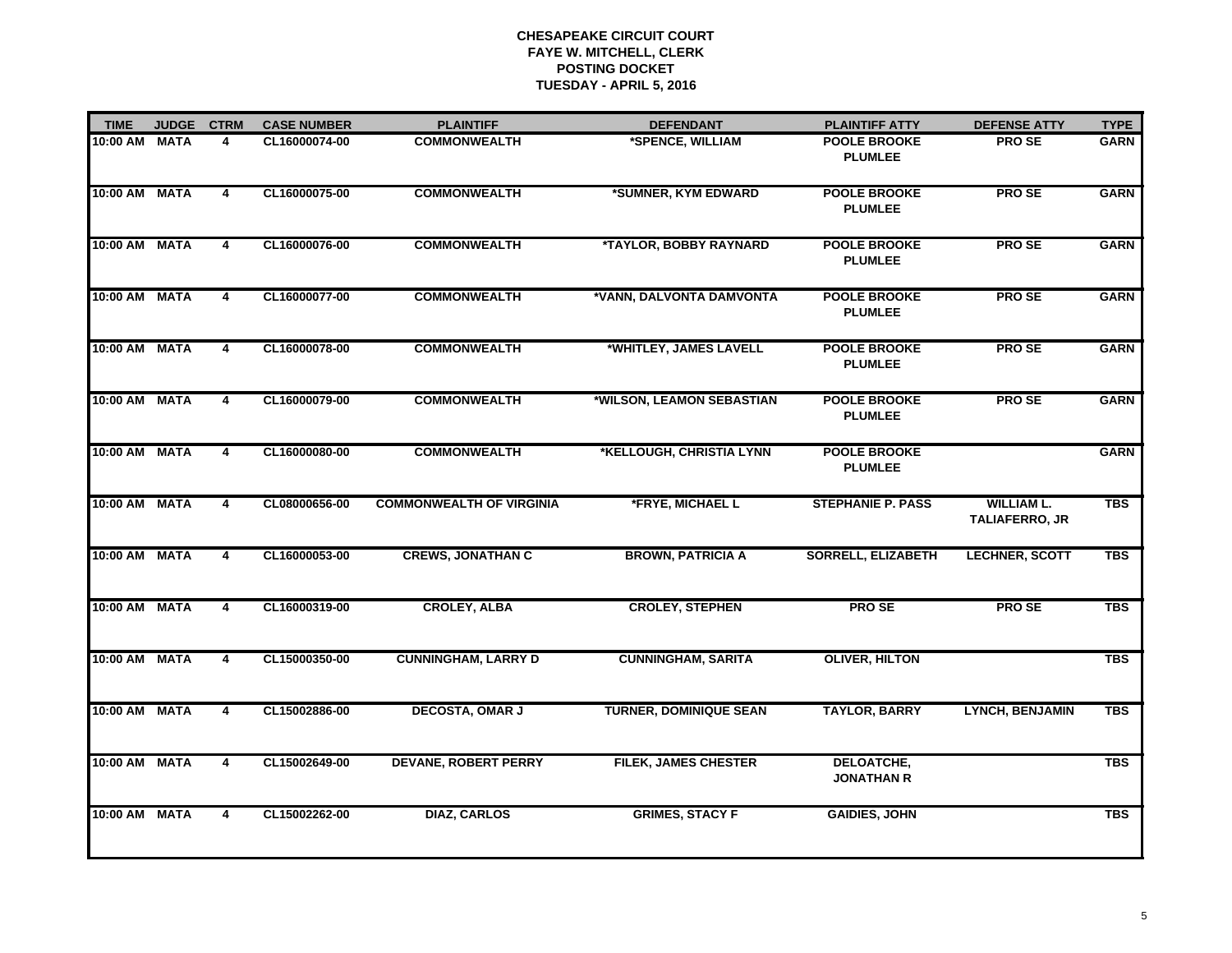| <b>TIME</b>   | <b>JUDGE</b> | <b>CTRM</b> | <b>CASE NUMBER</b> | <b>PLAINTIFF</b>                       | <b>DEFENDANT</b>                  | <b>PLAINTIFF ATTY</b>              | <b>DEFENSE ATTY</b>                   | <b>TYPE</b> |
|---------------|--------------|-------------|--------------------|----------------------------------------|-----------------------------------|------------------------------------|---------------------------------------|-------------|
| 10:00 AM      | <b>MATA</b>  | 4           | CL16000646-00      | <b>DOXIE, LORRAINE</b>                 | <b>DRAKE, MARILYN</b>             | <b>PROSE</b>                       | <b>PROSE</b>                          | <b>TBS</b>  |
| 10:00 AM MATA |              | 4           | CL16000548-00      | <b>ELLIS, BONITA LAVERN</b>            | <b>ELLIOTT, LAMAR CHRISTOPHER</b> | <b>MINOR, GEORGE; JR</b>           |                                       | <b>TBS</b>  |
| 10:00 AM MATA |              | 4           | CL16000300-00      | <b>ERVIN-HOBBS, VALERIE</b>            | <b>HOBBS, JEFFREY</b>             | <b>PROSE</b>                       | <b>PROSE</b>                          | <b>TBS</b>  |
| 10:00 AM      | <b>MATA</b>  | 4           | CL16000420-00      | <b>ESTEBAN, RICARDO CIPRIANO</b>       | <b>TART, ARAH LEDORA</b>          | <b>PROSE</b>                       | <b>PROSE</b>                          | <b>TBS</b>  |
| 10:00 AM      | <b>MATA</b>  | 4           | CL15002659-00      | <b>FIA CARD SERVICES NA</b>            | *KOCI, PIRRO                      | <b>VANHORN, RACHEL E</b>           |                                       | <b>GARN</b> |
| 10:00 AM      | <b>MATA</b>  | 4           | CL15002662-00      | <b>FIA CARD SERVICES NA</b>            | *PIERSON, JENNIFER C              | <b>VANHORN, RACHEL E</b>           | <b>PROSE</b>                          | <b>GARN</b> |
| 10:00 AM MATA |              | 4           | CL15000438-00      | <b>FRANKLIN, CASSANDRA B</b>           | <b>KUBIZNA, LYDIA C</b>           | <b>SLAUGHTER, ROBERT</b><br>C; III | <b>TEUMER, SUZANNE</b><br><b>BECK</b> | <b>TBS</b>  |
| 10:00 AM      | <b>MATA</b>  | 4           | CL16000366-00      | <b>GATLING, MARQUITA D</b>             | <b>POLLARD, ANTHONY LEVAR</b>     | PRO SE                             | <b>PROSE</b>                          | <b>TBS</b>  |
| 10:00 AM MATA |              | 4           | CL16000613-00      | <b>GREESON, DALLAS A</b>               | <b>GREESON, LANCE E</b>           |                                    |                                       | <b>TBS</b>  |
| 10:00 AM      | <b>MATA</b>  | 4           | CL13002420-00      | <b>GUTTERMAN IRON &amp; METAL CORP</b> | <b>TRIAD DEMOLITION LLC</b>       | <b>MARKS, JEFFREY</b>              |                                       | <b>TBS</b>  |
| 10:00 AM MATA |              | 4           | CL13002524-00      | <b>GUTTERMAN IRON &amp; METAL CORP</b> | <b>TRIAD DEMOLITION LLC</b>       | <b>MARKS, JEFFREY L</b>            |                                       | <b>TBS</b>  |
| 10:00 AM      | <b>MATA</b>  | 4           | CL16000367-00      | HAYMORE, AUDREY WALDROP                | <b>IMMLER, JAMES PATRICK</b>      | <b>PROSE</b>                       | <b>PROSE</b>                          | <b>TBS</b>  |
| 10:00 AM      | <b>MATA</b>  | 4           | CL15002433-00      | <b>HOUSEHOLD FINANCE CORP II</b>       | *MIDDLETON-TOWE, GILLIAN G        | <b>VANHORN, RACHEL E</b>           | <b>PROSE</b>                          | <b>GARN</b> |
| 10:00 AM MATA |              | 4           | CL13001808-00      | <b>JACKSON, MARGARET E</b>             | <b>JOHNSTON, STEVEN</b>           | <b>SARGENT, EDWARD J</b>           | <b>TEUMER, SUZANNE</b><br><b>BECK</b> | <b>TBS</b>  |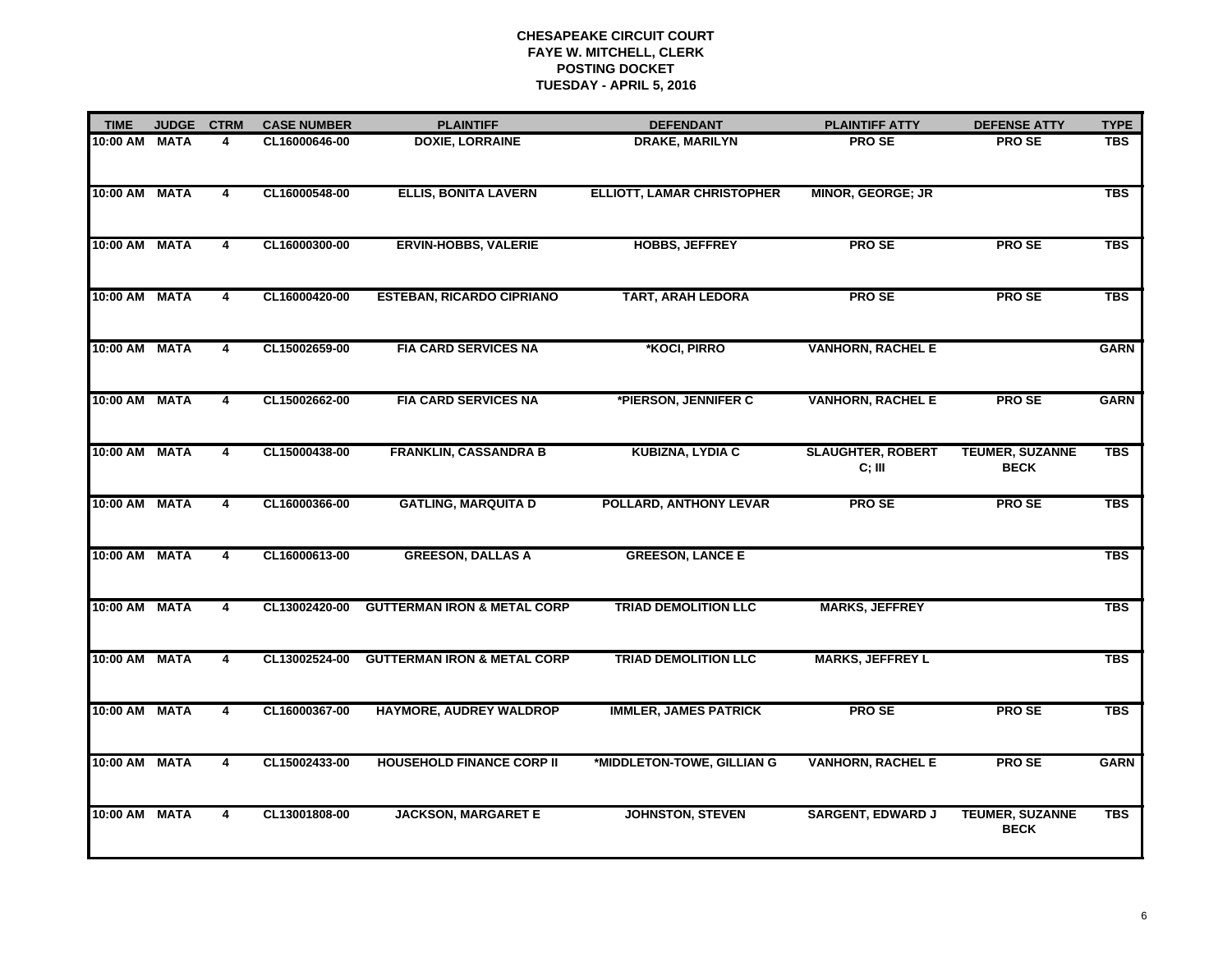| <b>TIME</b>   | <b>JUDGE</b> | <b>CTRM</b>             | <b>CASE NUMBER</b> | <b>PLAINTIFF</b>                   | <b>DEFENDANT</b>                  | <b>PLAINTIFF ATTY</b>                  | <b>DEFENSE ATTY</b>     | <b>TYPE</b> |
|---------------|--------------|-------------------------|--------------------|------------------------------------|-----------------------------------|----------------------------------------|-------------------------|-------------|
| 10:00 AM MATA |              | 4                       | CL16000629-00      | <b>JACKSON, SHEAYLAH M</b>         | <b>BROUGHTON, FEAST L</b>         |                                        |                         | <b>TBS</b>  |
| 10:00 AM MATA |              | 4                       | CL16000421-00      | <b>KIMBROUGH, JOVITA A'JONETTE</b> | FORD, THEODORE KEITH; JR          | <b>PROSE</b>                           | <b>PROSE</b>            | <b>TBS</b>  |
| 10:00 AM MATA |              | 4                       | CL15002630-00      | <b>KROPF, MI CHA</b>               | <b>FRECHEM, AIMEE</b>             | THOMAS, MARTIN A; JR                   |                         | <b>TBS</b>  |
| 10:00 AM      | <b>MATA</b>  | 4                       | CL16000577-00      | <b>LASHBROOK, AMANDA</b>           | <b>CLEAVER, DAVID D</b>           | <b>PROSE</b>                           | <b>MORRIS, DIALLO K</b> | <b>TBS</b>  |
| 10:00 AM MATA |              | 4                       | CL15002943-00      | <b>LYONS, MAX</b>                  | <b>TAYLOR, BARRY RAY</b>          | <b>DAVIS, CHRISTOPHER D</b>            |                         | <b>TBS</b>  |
| 10:00 AM MATA |              | 4                       | CL15002647-00      | <b>MADDEN, DEBORAH</b>             | <b>MONTGRAIN, JEAN-PAUL</b>       | <b>WILLIAMS, T WAYNE</b>               |                         | <b>TBS</b>  |
| 10:00 AM MATA |              | 4                       | CL15002648-00      | <b>MADDEN, EWART</b>               | <b>MONTGRAIN, JEAN-PAUL</b>       | <b>WILLIAMS, T WAYNE</b>               |                         | <b>TBS</b>  |
| 10:00 AM MATA |              | $\overline{\mathbf{4}}$ | CL16000607-00      | <b>MINOTT, STACY A</b>             | <b>MURRAY, NYA</b>                | <b>PROSE</b>                           | <b>PROSE</b>            | <b>TBS</b>  |
| 10:00 AM MATA |              | $\overline{4}$          | CL16000543-00      | <b>MOORE-HALSEY, TIFFANY RENE</b>  | <b>HALSEY, REGINALD LEWIS; JR</b> |                                        |                         | <b>TBS</b>  |
| 10:00 AM MATA |              | 4                       | CL13002950-00      | <b>MORABITO, CHERYL</b>            | <b>WYNN, CYNTHIA ANN</b>          | <b>WEGMAN, ROBERT L</b>                |                         | <b>TBS</b>  |
| 10:00 AM      | <b>MATA</b>  | 4                       | CL15002145-00      | <b>NAVY FEDERAL CREDIT UNION</b>   | *MCDERMOTT, JACK D                | <b>BISCHOFF, WILLIAM C</b>             | <b>PROSE</b>            | <b>GARN</b> |
| 10:00 AM MATA |              | 4                       | CL15002953-00      | <b>PALAIA, FRANK T</b>             | <b>LOGSDON, KIMBERLY M</b>        | <b>LUPTON, WALTON</b>                  |                         | <b>TBS</b>  |
| 10:00 AM      | <b>MATA</b>  | $\overline{\mathbf{4}}$ | CL15002787-00      | PATCH, BERNARD JOSEPH; JR          | <b>PAUL, WILLIAM LACY</b>         | THOMAS, MARTIN A; JR DANCIGERS, GEORGE |                         | <b>TBS</b>  |
| 10:00 AM MATA |              | 4                       | CL16000417-00      | <b>PRIMUS AUTO FINANCIAL</b>       | *COPELAND, DUANE R                | <b>SAUNDERS, SARAH M</b>               | <b>PROSE</b>            | <b>GARN</b> |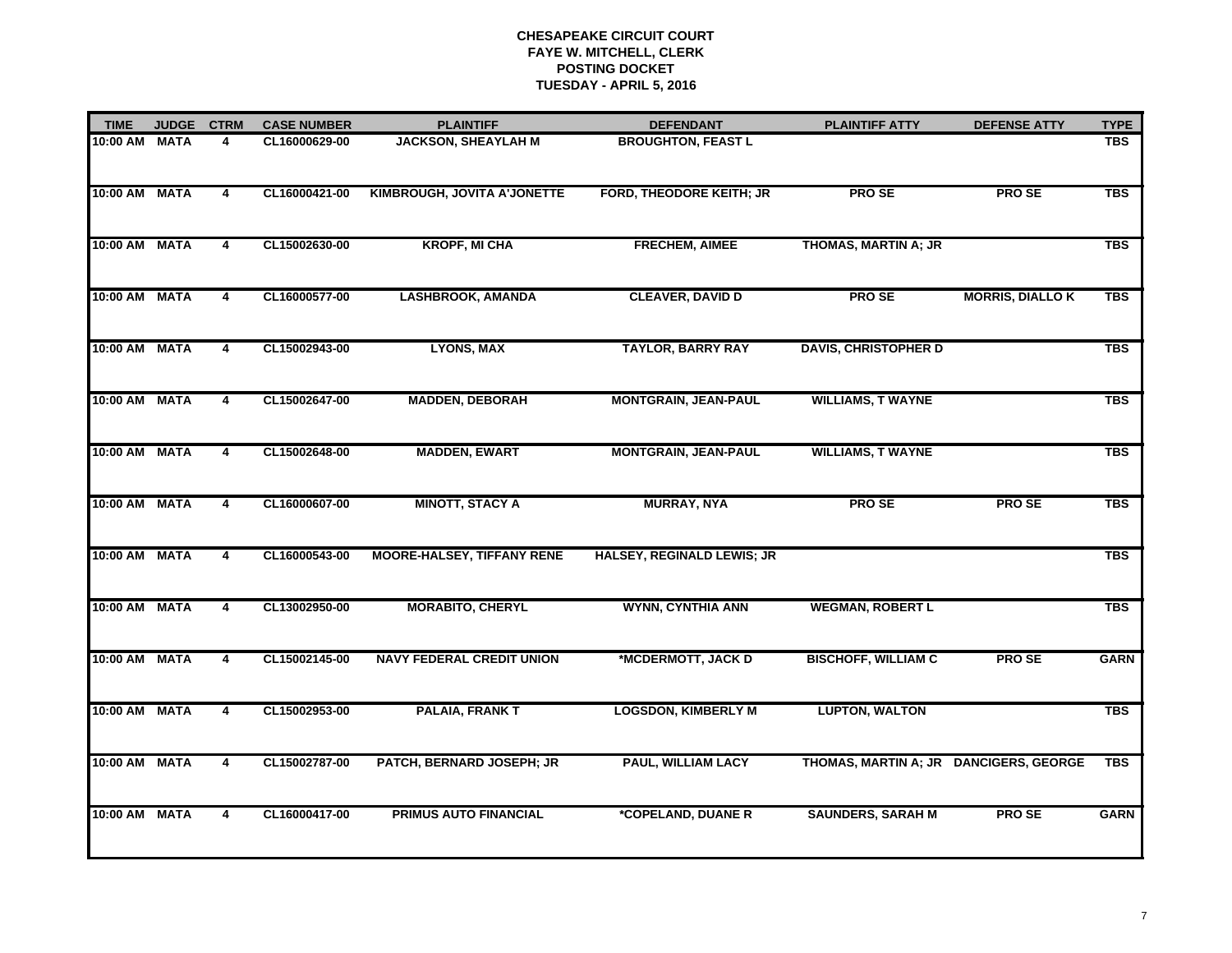| <b>TIME</b>   | <b>JUDGE</b> | <b>CTRM</b>    | <b>CASE NUMBER</b> | <b>PLAINTIFF</b>                        | <b>DEFENDANT</b>                | <b>PLAINTIFF ATTY</b>                     | <b>DEFENSE ATTY</b>                    | <b>TYPE</b> |
|---------------|--------------|----------------|--------------------|-----------------------------------------|---------------------------------|-------------------------------------------|----------------------------------------|-------------|
| 10:00 AM      | <b>MATA</b>  | 4              | CL15003024-00      | RAFFENSPERGER, HARVEY                   | <b>GRAVELY, WILLIAM</b>         | DELOATCHE,<br><b>JONATHAN R</b>           | <b>HUTCHISON, ZACHARY</b>              | <b>TBS</b>  |
| 10:00 AM      | <b>MATA</b>  | 4              | CL16000322-00      | <b>ROUNDTREE, ANGELA YVONNE</b>         | <b>ROUNDTREE, FRED RYAN; SR</b> | <b>PROSE</b>                              | <b>PROSE</b>                           | <b>TBS</b>  |
| 10:00 AM      | <b>MATA</b>  | 4              | CL15002650-00      | <b>SAWYER, JOHNNY R</b>                 | <b>BEACHAM, TYLER E</b>         | <b>WILLIAMS, T WAYNE</b>                  |                                        | <b>TBS</b>  |
| 10:00 AM MATA |              | 4              | CL16000230-00      | <b>SCOTT, MARILYN E</b>                 | PELLINO, JOHANNA                | <b>LUPTON, WALTON</b>                     |                                        | <b>TBS</b>  |
| 10:00 AM      | <b>MATA</b>  | 4              | CL15002527-00      | SIVELS-MALFITANO, VIOLA                 | <b>WILLIS, PATRICIA ANN</b>     | <b>FLETCHER, JOHN R</b>                   |                                        | <b>TBS</b>  |
| 10:00 AM MATA |              | 4              | CL13002402-00      | <b>SUNTRUST BANK</b>                    | *STEACY, BETTE LU               | <b>REVESMAN, CYNTHIA</b>                  |                                        | <b>TBS</b>  |
| 10:00 AM      | <b>MATA</b>  | 4              | CL13002403-00      | <b>SUNTRUST BANK</b>                    | *STEACY, BETTE LU               | <b>REVESMAN, CYNTHIA</b><br><b>KAPLAN</b> |                                        | <b>TBS</b>  |
| 10:00 AM      | <b>MATA</b>  | 4              | CL15000491-00      | THE BANK OF HAMPTON ROADS               | *BREHEIM, EUGENE F              |                                           | JURJEVICH, KRISTEN R MCGREEDY, W GREER | <b>TBS</b>  |
| 10:00 AM MATA |              | 4              | CL15002809-00      | THE OLD POINT NATIONAL BANK             | *RIDDICK, CHARLENE              | <b>VANHORN, RACHEL</b>                    | <b>PROSE</b>                           | <b>GARN</b> |
| 10:00 AM      | <b>MATA</b>  | 4              | CL15002667-00      | THE SECRETARY OF VETERANS<br><b>AFF</b> | *WILKINS, JEFFERY A             | <b>TITTER, BENJAMIN</b>                   | <b>MCLAUGHLIN, HENRY</b><br>W          | <b>TBS</b>  |
| 10:00 AM MATA |              | 4              | CL15000448-00      | TIEUEL, JAMES VERNON; III               | <b>TIEUEL, LATOYA SHAREE</b>    | <b>OLIVER, HILTON</b>                     |                                        | <b>TBS</b>  |
| 10:00 AM      | <b>MATA</b>  | $\overline{4}$ | CL13002642-00      | <b>TOWNE BANK</b>                       | *CHURCHWELL, TIMOTHY            | <b>MEENAN, STEPHEN R</b>                  |                                        | <b>TBS</b>  |
| 10:00 AM      | <b>MATA</b>  | 4              | CL14002891-00      | <b>TRYON, PRISCILLA</b>                 | *MURPHY, LARRY                  | <b>JONES, C RYAN</b>                      | <b>KOCH, BARRY</b><br><b>RANDOLPH</b>  | <b>TBS</b>  |
| 10:00 AM      | <b>MATA</b>  | 4              | CL15000449-00      | <b>WALTERS, JENNIFER LEE</b>            | <b>WALTERS, MARK ANTHONY</b>    | <b>OLIVER, HILTON</b>                     |                                        | <b>TBS</b>  |